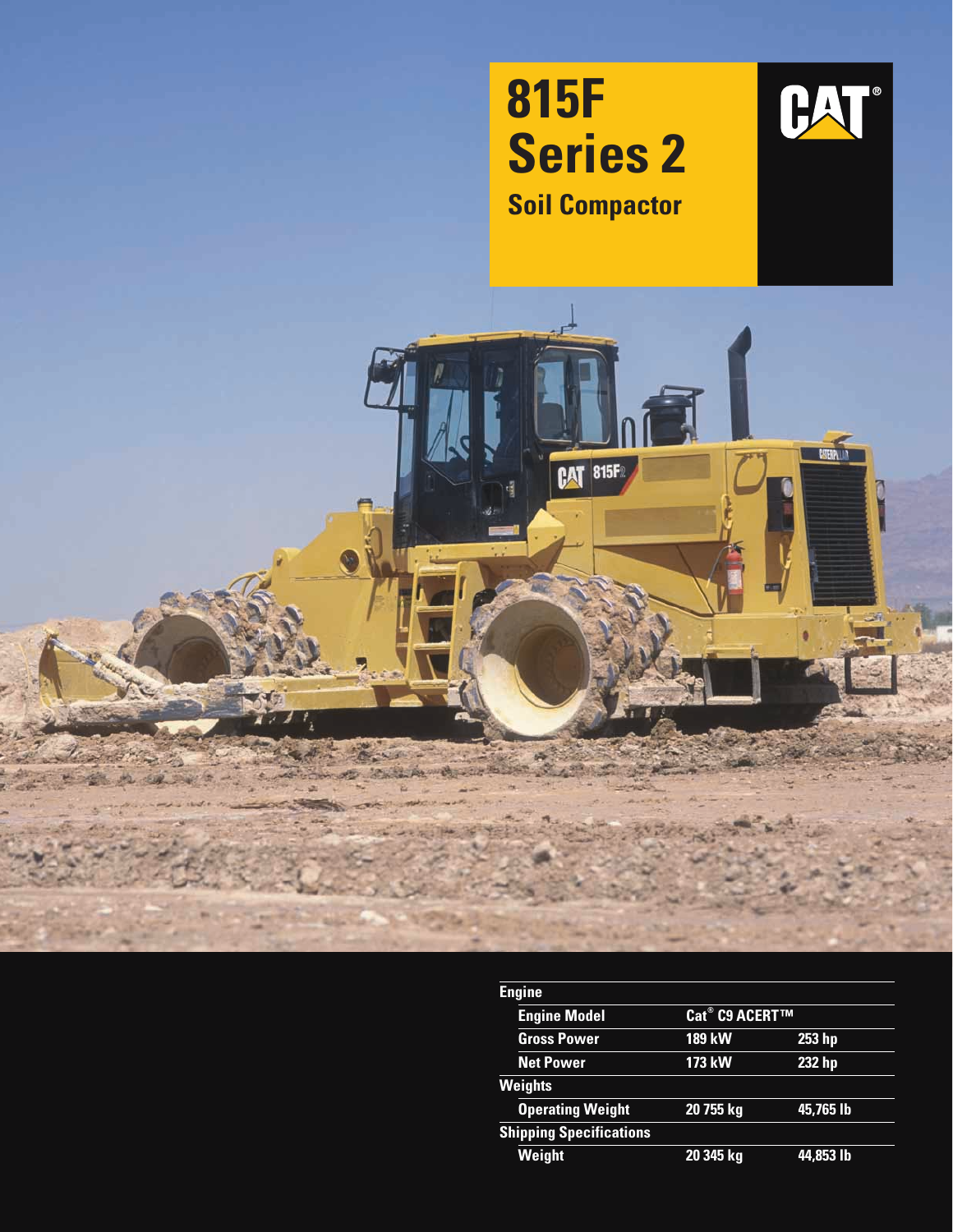## **815F Series 2 Soil Compactor**

*The Cat® 815F Series 2 is specifically designed for heavy-duty compaction operations.*

### **Power Train**

 $\checkmark$  The Cat® C9 engine with ACERT™ Technology delivers maximum power and combines with Electronic Clutch Pressure Control and planetary powershift transmission to offer superior performance and reliability in heavyduty compaction applications. **pg. 4**

### **Structures**

Advanced design, materials and robotic welding contribute to increased durability and overall machine strength. **pg. 6**

### **Tamping Wheels and Tips**

 $\checkmark$  Tamping wheels, with a modified chevron pattern for the tips, offer greater traction, penetration and compaction for high production. The new cast bases make cleaning the wheels easier when moving the 815F Series 2 to a new work site. **pg. 7**

### **Serviceability**

✔ Many convenient service features such as hinged service doors, accessible scheduled maintenance points, conveniently located sight gauges, in-cab blade-type fuses and a separated cooling system make servicing easy. **pg. 12**

### **Complete Customer Support**

Your Cat dealer is your one safe source for all your equipment needs. They offer a wide range of services that will fit your operation and keep you working longer with lower cost. **pg. 13**

*The new 815F Series 2 Soil Compactor offers greater power, productivity and compaction. Combine this with the finest customer support system in the world – the Caterpillar® dealer network of service and parts – and you get the lowest operating cost with the best up-time in the industry!*

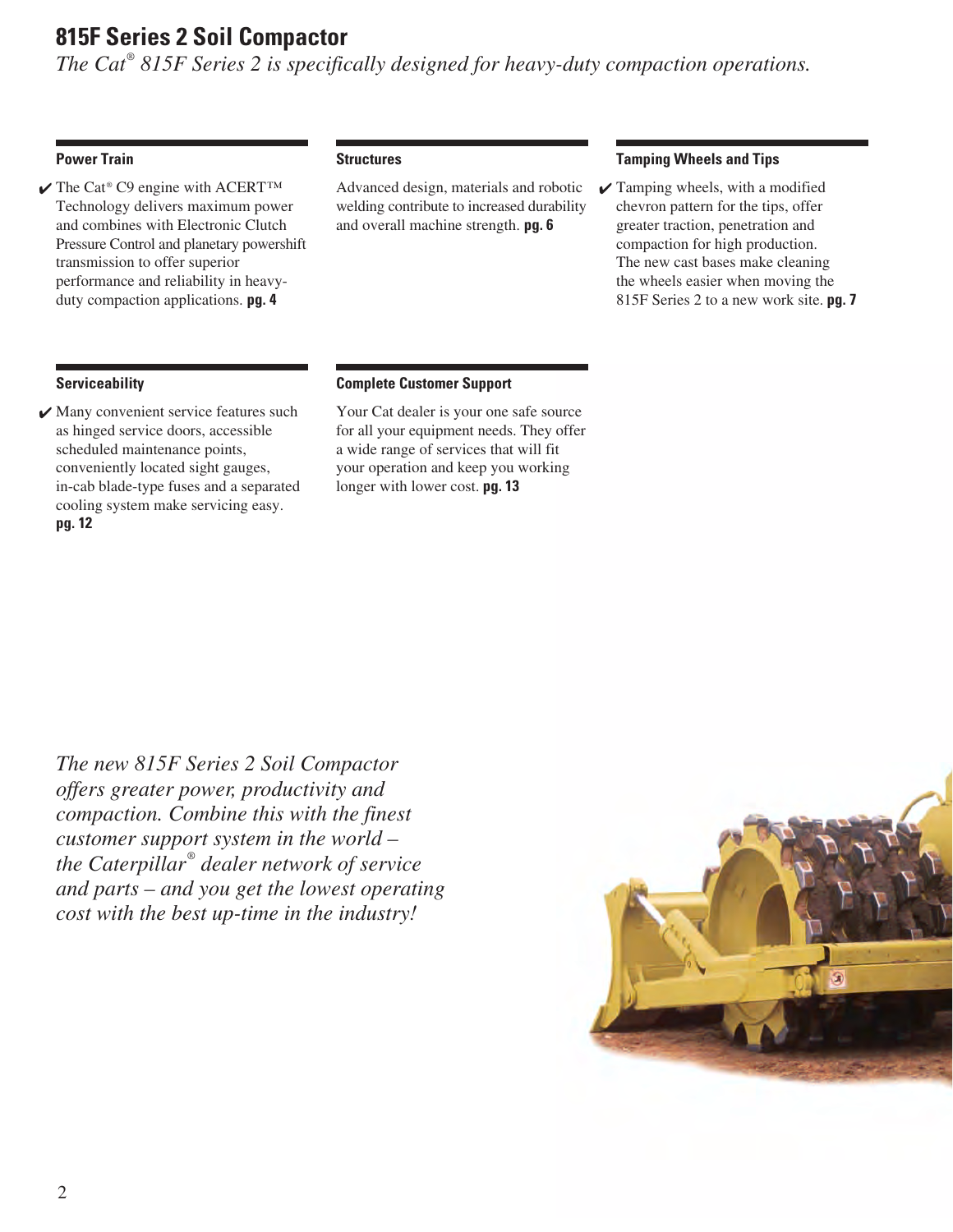### **Operator Station and Controls**

Operator comfort and productivity are maximized by an excellent viewing area, careful positioning of levers, switches and gauges, attention to air quality and sound control, as well as built-in convenience for the operator's personal items. **pg. 8**

### **Blade**

Designed for general production dozing, road grading, spreading and clean-up work. **pg. 10**

### **Optional Features**

 $\blacktriangleright$  Air suspension seat, air conditioning, No-SPIN rear differential, fast fill adapter and cleaner bars are available to enhance the 815F Series 2. A rear view monitor and satellite radio options help make the operator more efficient and comfortable. **pg. 11**



✔ *New Feature*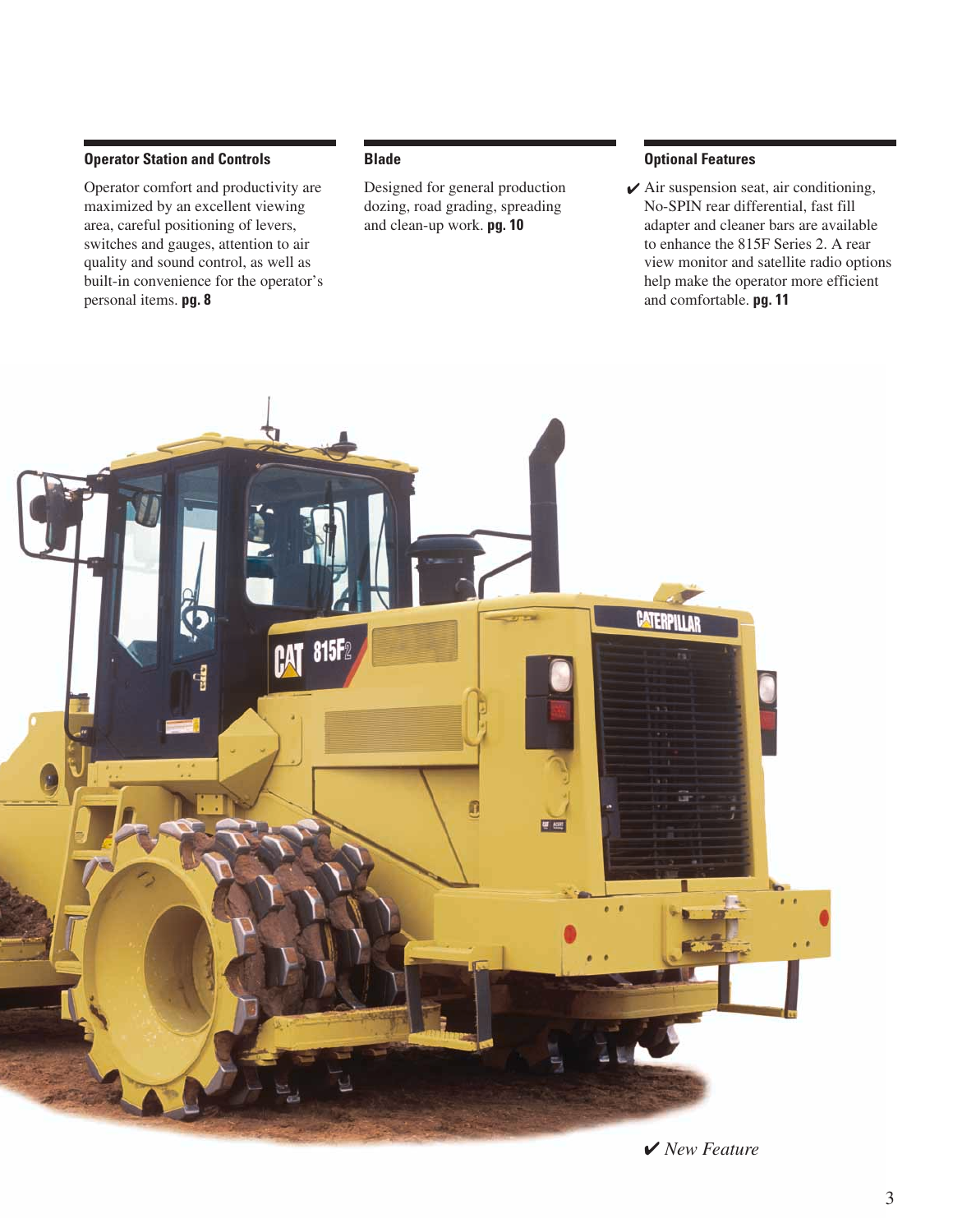# **Power Train**

*The 815F Series 2 delivers top performance, durability and reliability.*



**Cat® C9 ACERT Engine.** Delivers, at a rated speed of 2,100 rpm, net power of 173 kW (232 hp) and meets the U.S. Environmental Protection Agency Tier 3 emissions regulations and Stage IIIA EU Emissions Directive 97/68/EC. With high horsepower and low displacement, this innovative engine provides excellent fuel economy and durability which can significantly reduce operating costs.

**Torque Rise.** Is increased as a result of the electronically controlled, computeractuated unit injection fuel system that provides high injection pressure and more precisely controlled fuel delivery as the engine lugs back from rated speed. **ADEM™ IV Fuel System.** Is a Caterpillar® electronic control module which provides improved engine response, performance, fuel efficiency, troubleshooting diagnostics and reduced emissions. It allows integration with the electronic transmission control for maximum power train efficiency.

**Turbocharger.** Packs more dense air into the cylinders for more complete combustion and lower emissions, improving performance and engine efficiency. These benefits are especially useful at high altitudes.

**Air-to-Air Aftercooler.** Reduces smoke and emissions by providing cooler inlet air for more efficient combustion. This also extends the life of the piston rings and bore.

**Dual Cooling Jets.** In the block spray oil on the piston skirt and cylinder bores keep ring temperatures low for long ring and liner life with excellent oil control.

**Pistons.** Are two piece articulated-type with forged steel crowns for excellent strength and aluminum skirts for reduced weight. The pistons are oil cooled for increased heat dissipation and longer life.

**Valves.** Four per cylinder allow for good air flow, enhancing fuel efficiency and heat rejection. Valves and unit injection system are camshaft-actuated for precise timing.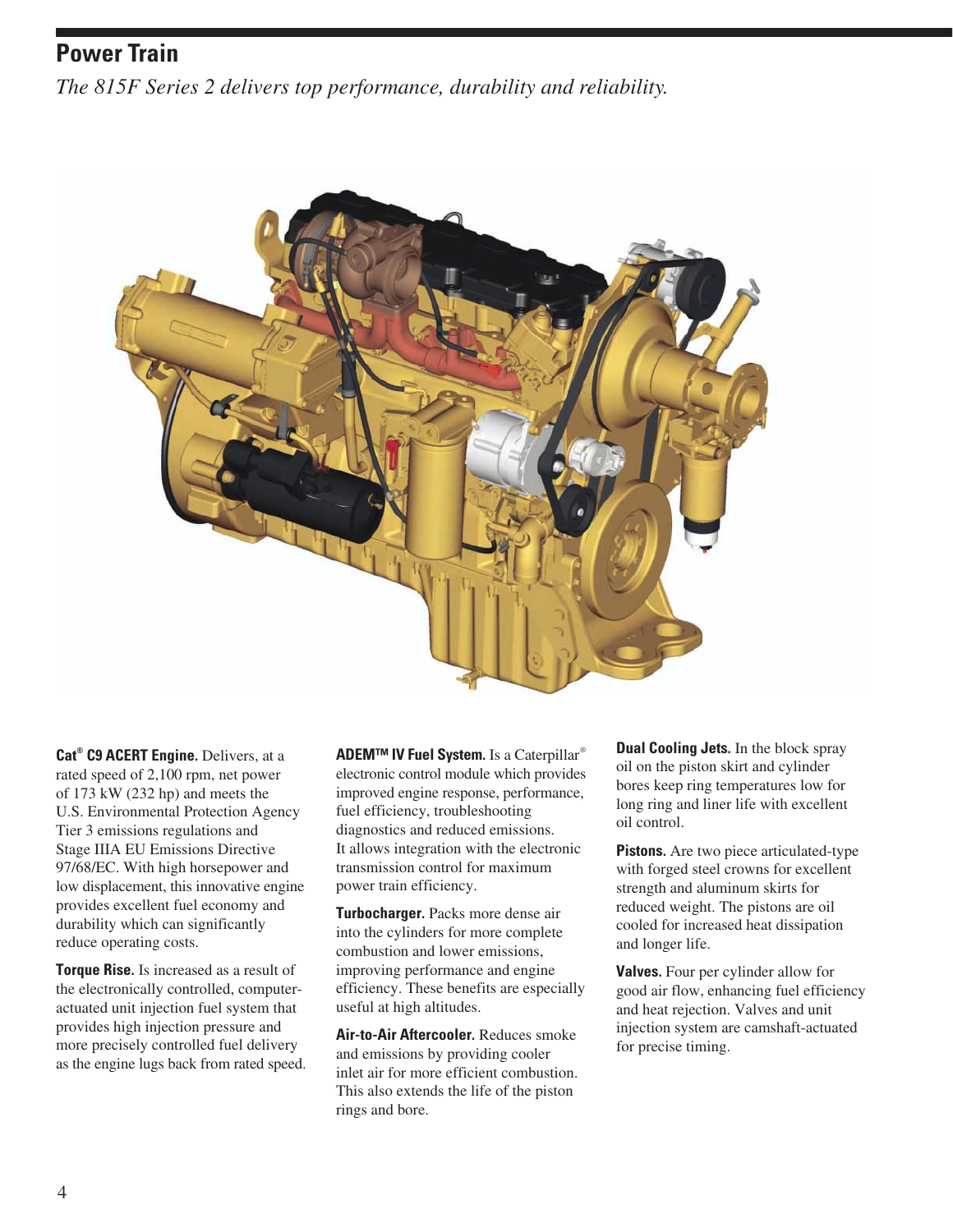**Crankshaft.** Is steel-forged, carburized and induction-hardened for long-term durability. It is dynamically balanced for smooth operation. The crankshaft is completely regrindable, and the connecting rods can be removed through the tops of the cylinders for easy servicing.

**Cat Engine Oil.** Is formulated to optimize engine life and performance and is strongly recommended for use in Cat diesel engines. Engine oil change interval is 500 hours.

**Cat Remanufactured Parts.** Are available, along with dealer proposed repair options, which increase machine availability and reduce total repair costs.

#### **Cat Planetary Powershift Transmission.**

Features heavy-duty components to handle tough jobs. The 345.4 mm (13.6 in) planet drives operate in all gears, forward and reverse. The addition of Electronic Clutch Pressure Control (ECPC) contributes to improved shift quality, reduced torque spikes and overall transmission durability.

#### **Heavy-Duty Axles and Brakes.**

Are designed to last in all kinds of operating conditions. Two front axle disc brakes provide improved braking capability and better heat dissipation. Planetary final drives use free-floating, bronze sleeve bearings in the planet gears.

• Oil disc brakes are adjustment-free and fully enclosed to lock out contaminants.



**Front Axle.** Is rigidly mounted to the frame to support the weight of the compactor, internal torque loads and external loads applied during compacting and dozing operations.

**Rear Axle.** Includes a trunnion, two trunnion supports and associated bearings, allowing it to oscillate plus or minus 12 degrees.

**Four Piece Axle.** Contains two axle shaft housings – the center housing and the intermediate housing. Features and benefits of this design include:

• Inboard brakes on the front axle only are positioned immediately adjacent to the differential and operate on the low torque side of the final drive, requiring less braking to stop the machine.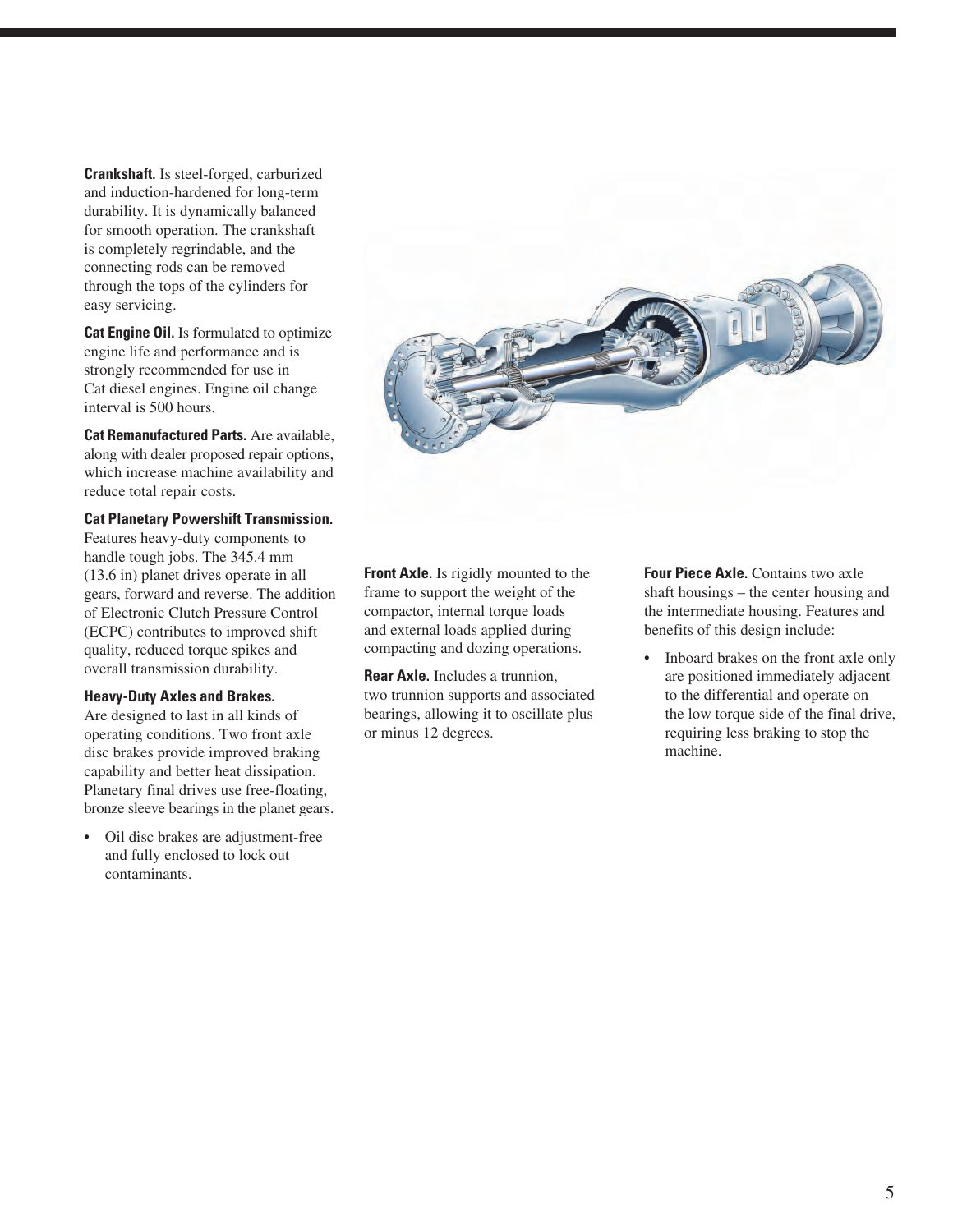## **Structures**

*Enhanced design and materials provide superior strength to the purpose built structures of the 815F Series 2.*



**Structure Construction.** Combines the use of robotic welding on up to 90 percent of the 815F Series 2 with castings in several areas to increase strength by helping spread the loads and reduce the number of parts. This provides highly consistent welds with deep plate penetration and excellent plate fusion. The benefits are increased durability and fatigue strength. The computer controlled machining ensures the alignment of pin bore, axle pad, cab mount and transmission/engine components.

**Box Section Engine Frame.** Designed to resist twisting and torsional forces, the box section engine end frame provides a solid foundation for the axles, engine and transmission.

**Front Frame.** With two plates provides maximum structural strength during compaction and dozing applications.

**Spread Hitch Design.** Improves load distribution by reducing loads to the hitch bearings. The large center hitch design improves hydraulic line routing and makes service access easier.

### **Upper and Lower Hitch Pins.**

Pivot on double-tapered roller bearings. Box-style sections in the hitch pins and crossmember assembly improve frame structure strength. Increased diameter lower hitch pins add to the robust design.

### **Engine and Transmission Mounts.**

With rubber isolation mount design reduces noise and vibration.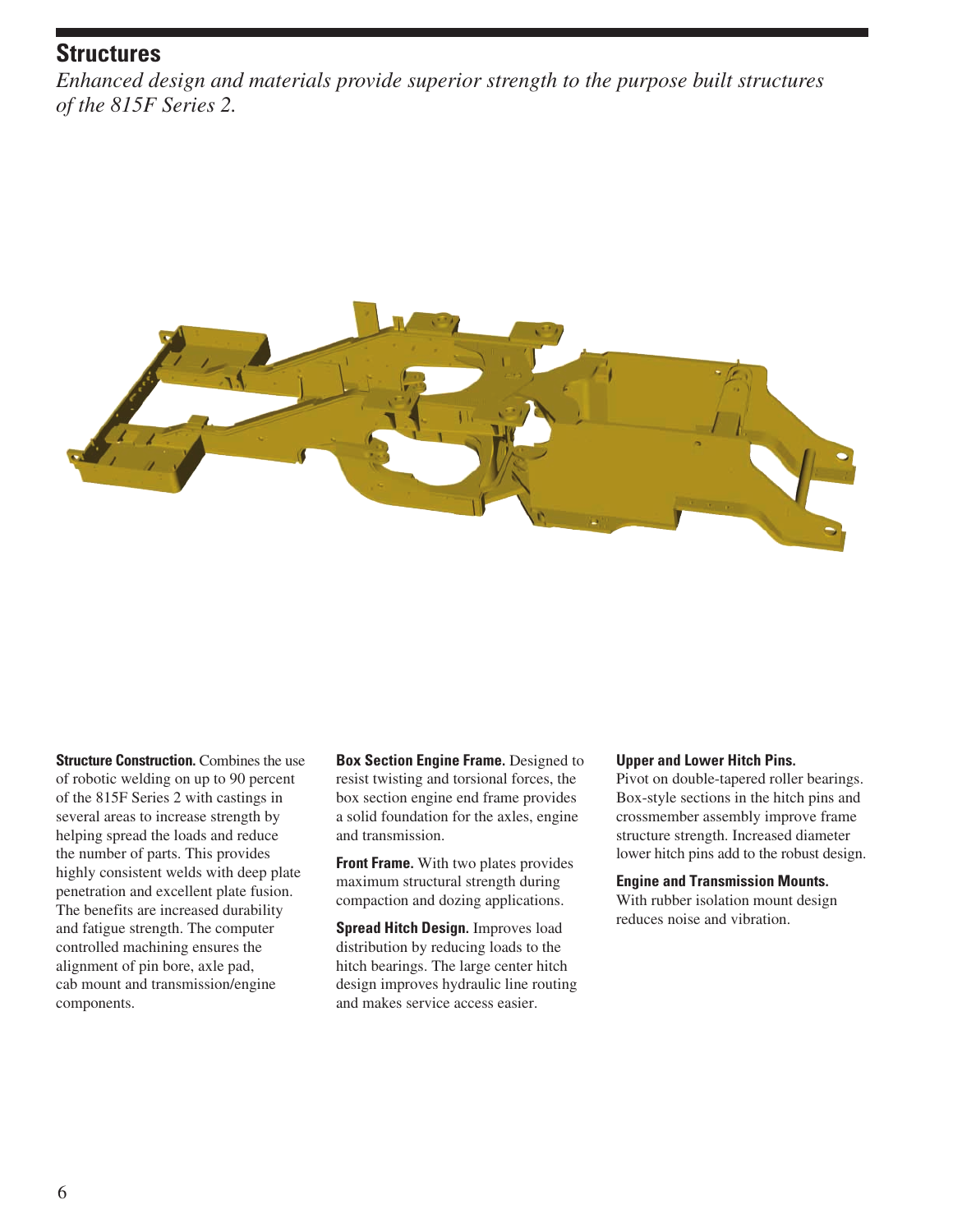# **Tamping Wheels and Tips**

*The heart of any compaction system.*

**Wheel Design.** Gives the operator fourwheel width coverage in just two passes with front and rear wheel tracking that eliminates gaps and overlaps.

### **Chevron Tamping Wheel Tip Design.**

Is used for equal compaction in forward or reverse. Tips are full perimeter and are replaceable. The tip is welded to a base assembly, which is then welded directly to the drum. There are 12 tips per row and 60 tips per wheel for excellent compaction.



**Symmetrical Tamping Wheel Tip Pattern.** Has a modified chevron tamping wheel tip design to provide greater ground pressure, more compaction, a smooth ride and excellent traction. Tip height is 190 mm (7.5 in) and width is 168 mm (6.6 in).





**Cleaner Bars.** Help keep the drums free of carry-over dirt regardless of rolling direction. A pass-through bolt design allows for easier serviceability.

### **Adjustable Cleaner Bar Tip.**

Are constructed from cutting edge steel that is heat treated and direct hardened, which increases the wear life and translates into lower operating costs.



**Compaction.** Is achieved from the bottom of the lift to the top. The tapered pads walk out of the lift without "fluffing" the soil. The top of the lift is compacted and the surface is relatively smooth and sealed so hauling units are able to maintain a high speed when traveling over the fill. 815F Series 2 travel speed allows for four forces of compaction: pressure, manipulation, impact and vibration. Since it can also spread fill, the number of spreader tractors may be able to be reduced.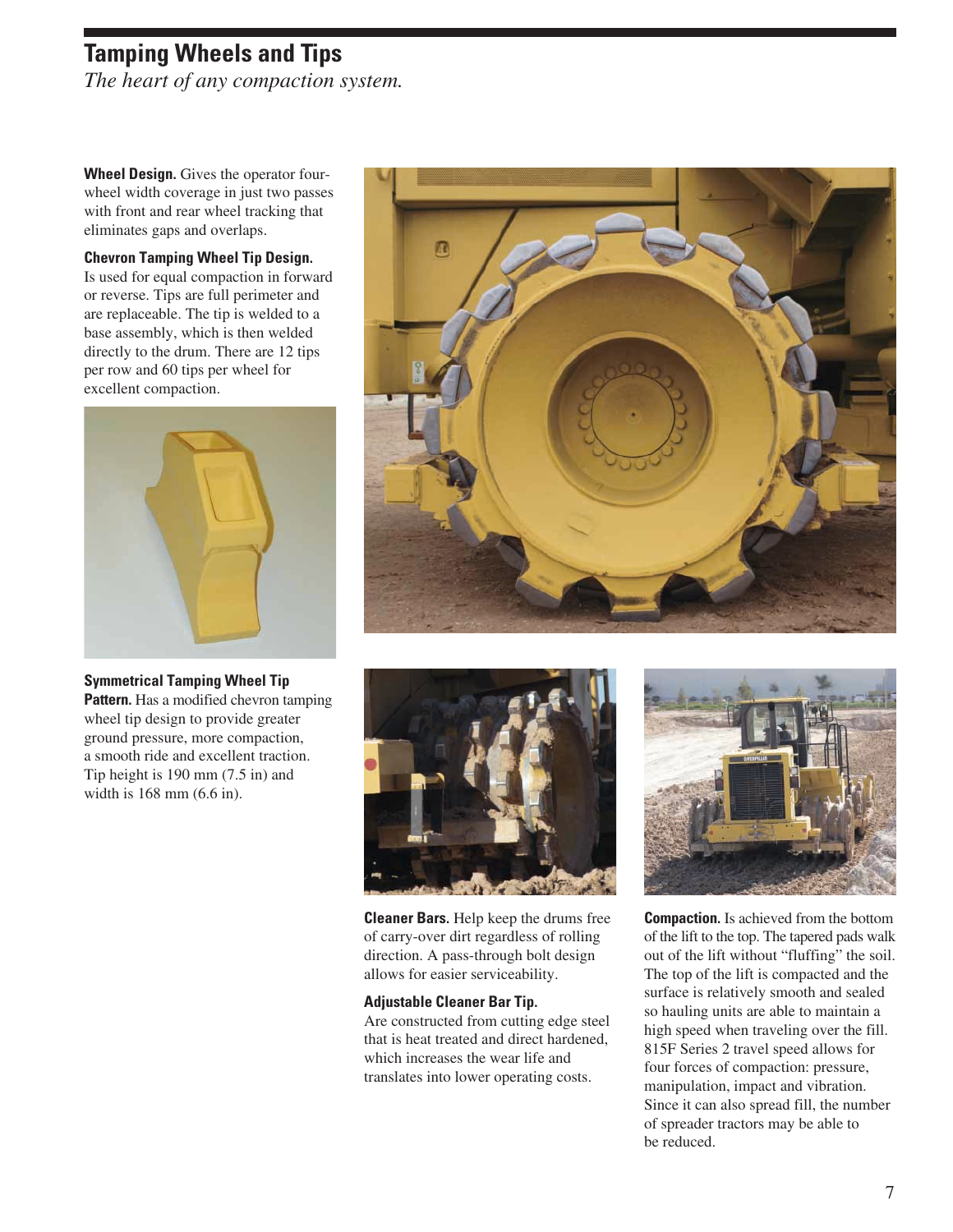# **Operator Station and Controls**

*Comfort and control...with a top quality operator's station productivity is maximized.*

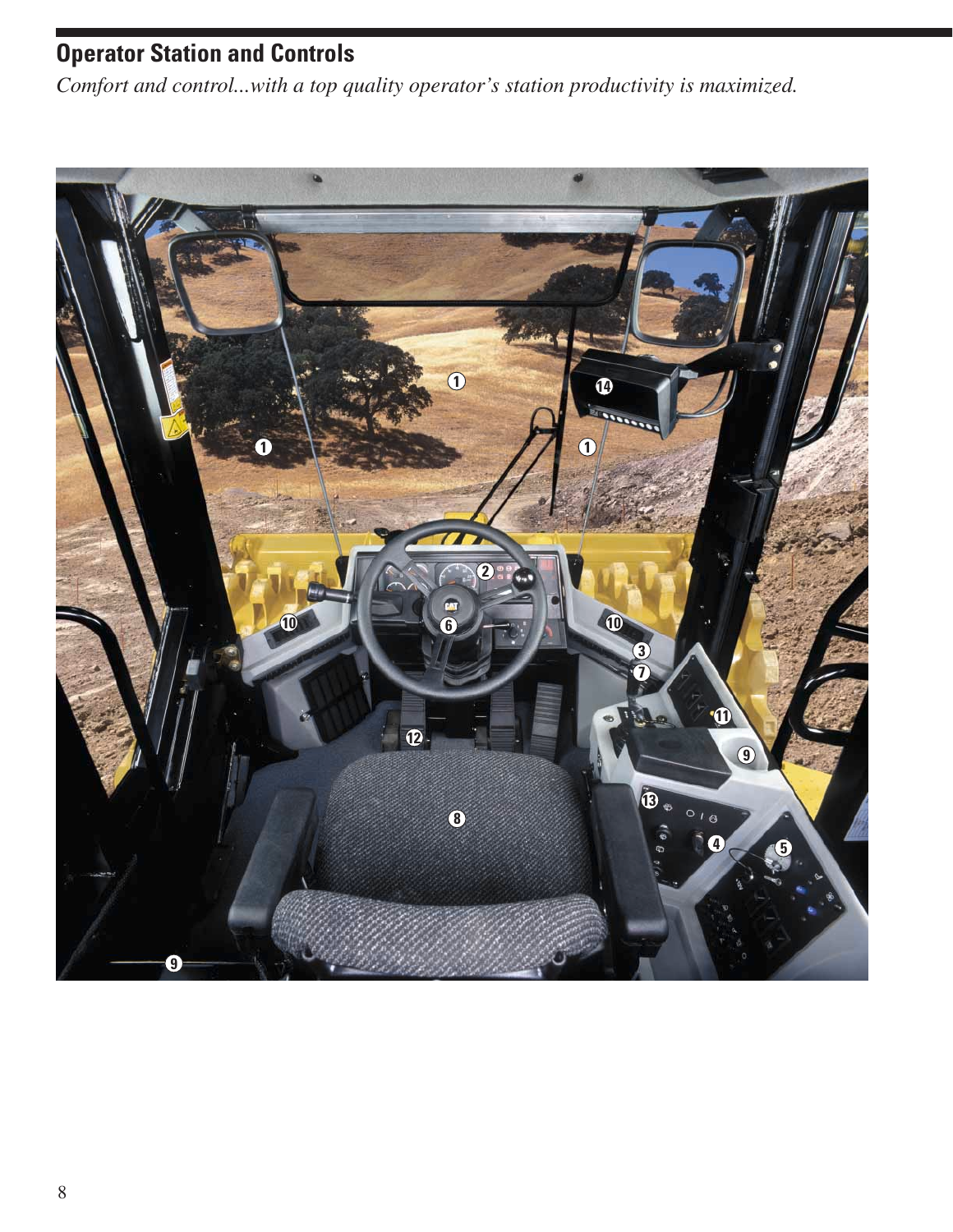**1 Exceptional All-Around Viewing Area.**

Reduces strain and fatigue, making operators more productive.

### **2 Caterpillar ® Monitoring System.**

With electronic analog gauges is a highly effective and reliable warning and diagnostic system.

As a warning system, it constantly checks machine functions and tells the operator when there is a problem. Easy-to-read gauges display fuel level, temperatures for engine coolant, transmission and hydraulic oil, engine rpm and gear range. Hour meter, odometer and analog tachometer readings are also displayed.

As a diagnostic system, it identifies conditions, shows current readings and plays back maximum or highest readings registered during recent operations.

The right side panel contains a three level warning system, providing full-time monitoring of key functions. The system alerts the operator of immediate or impending problems with air inlet temperature, brake oil pressure, electrical system, low voltage, engine oil pressure, engine over-speed, fuel filter status, parking brake status, steering oil pressure and transmission filter status.

#### **3 Quick Gear Kick Up/Down Button.**

Allows the operator easily downshift or upshift to a different gear. It is a convenient way to shift that saves time and effort.

#### **4 Ignition Key Start/Stop Switch.**

Is positioned for easy machine starting and stopping.

### **5 12-Volt Power Supply and Electronic Technician (Cat ET) Diagnostics.**

Is provided inside the cab for powering radios, telephones or a laptop computer. This is particularly useful for powering a laptop running Cat ET to access the enhanced engine and transmission control system diagnostics.

**6 Steering Column.** Adjusts to multiple positions. The leather-like steering wheel and transmission control provide a sure grip and comfortable feel. The horn is conveniently located in the center of the steering wheel.

**7 Pilot-Operated Blade Controls.** Are conveniently located and allow for precise blade movement.

**8 Operator Seat.** Is designed for comfort and support. Seat cushions reduce pressure on the lower back and thighs while allowing unrestricted arm and leg movement.

• A fully adjustable air suspension seat with self-contained compressor is available as an option.

**9 Built-In Storage Space.** Is designed to hold cups, lunch box, insulated bottle and personal items.

**10 Repositioned Vents.** Throughout the cab keep fresh air flowing while improving the cab's heating, cooling, defrost and defog capability.

**11 Throttle Lock.** Allows an operator to set the engine speed and remove his foot from the governor (accelerator) pedal much like cruise control on an automobile. Using this feature increases productivity, fuel efficiency and improves operator comfort.

**12 Decelerator Pedal.** On the left acts as both an engine decelerator and a brake that overrides the engine speed selected by the throttle lock. This enables the operator to slow down when throttle lock is engaged and to return to throttle lock without pressing a button. It aids in maneuvering around scrapers, haul trucks, tractors or any other obstacle.

#### **13 Windshield Washers/Wipers.**

With in-the-blade washer delivery system are standard features on front and rear windows. The front wiper has intermittent speed capability.

### **14 Rear Vision Camera Monitor.**

Connected to a camera mounted on the radiator guard, this monitor allows the operator to see the area behind the machine.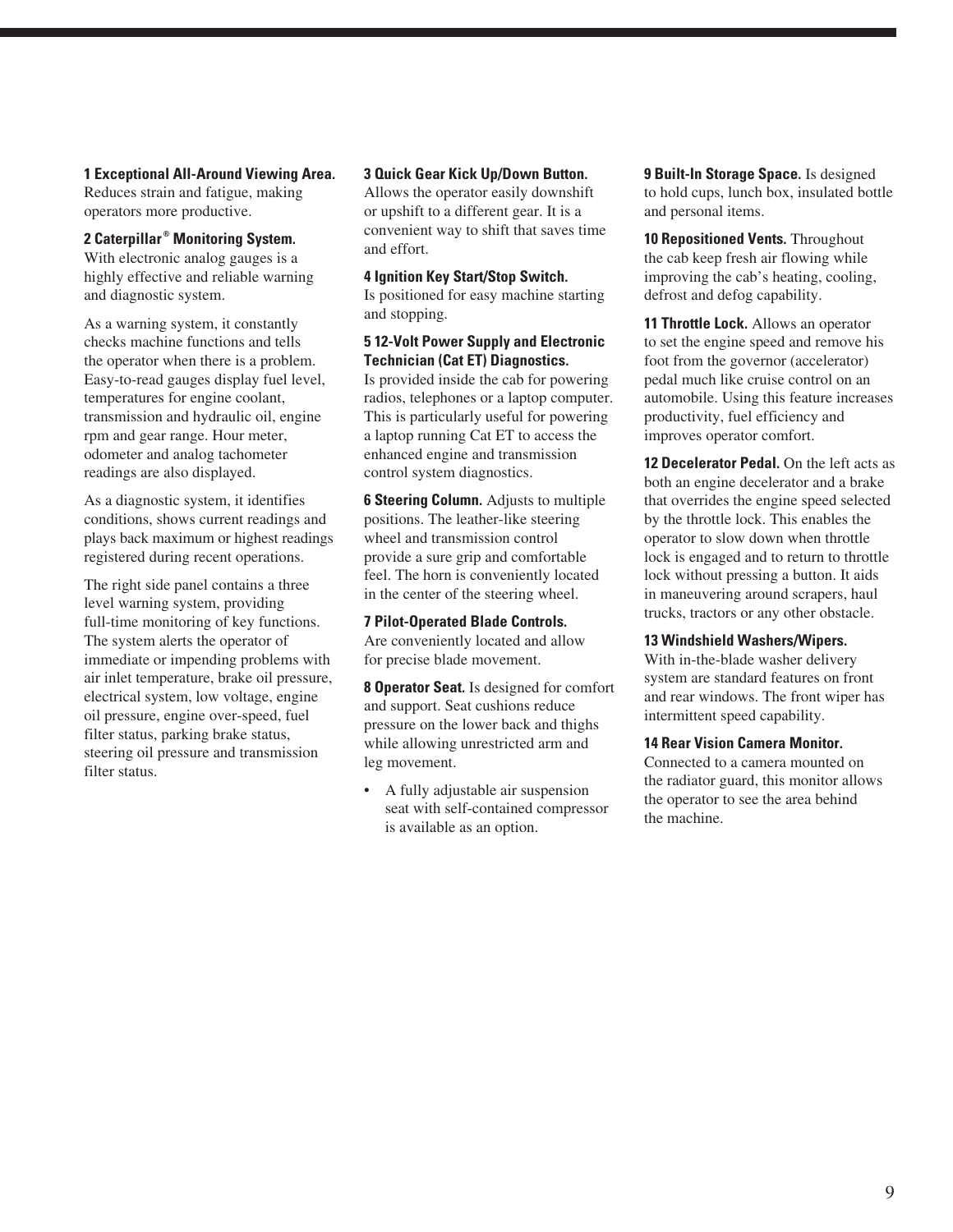## **Blade**

*Multiple box-section construction with heat-treated moldboard and DH-2 steel cutting edges and end bits contribute to long blade life.*



**Blade Package.** Consists of the blade, push-arms, trunnion mounting, dozerlength skid plate with replaceable wear plates, reversible cutting edges, selfsharpening end bits, hydraulic lines guard and hydraulic lift cylinders.

**Operator Controls.** The tilt cylinder is an option that gives the 815F Series 2 more versatility when dozing. The controls are seat-mounted and located in a convenient location to the right of the operator.



**Outside Mounted Straight Blade.**

With multiple box section construction includes a heat treated moldboard and DH-2™ steel cutting edges and end bits for long life. The outside mounting is a stronger design because stresses are put on the frame rather than the blade so blade flexing is reduced. It also allows for higher lift and a wider blade can be used than with an inside mounted design.



**Applications.** The 815F Series 2 excels at compacting, spreading fill, backfilling and boosting scrapers. With the ability to work at higher speeds over other types of soil compactors, the 815F Series 2 can keep up with a fast-moving scraper fleet or an articulated truck hauling operation. When speed and dozing capability are required job duties for a soil compactor, the 815F Series 2 has no equal.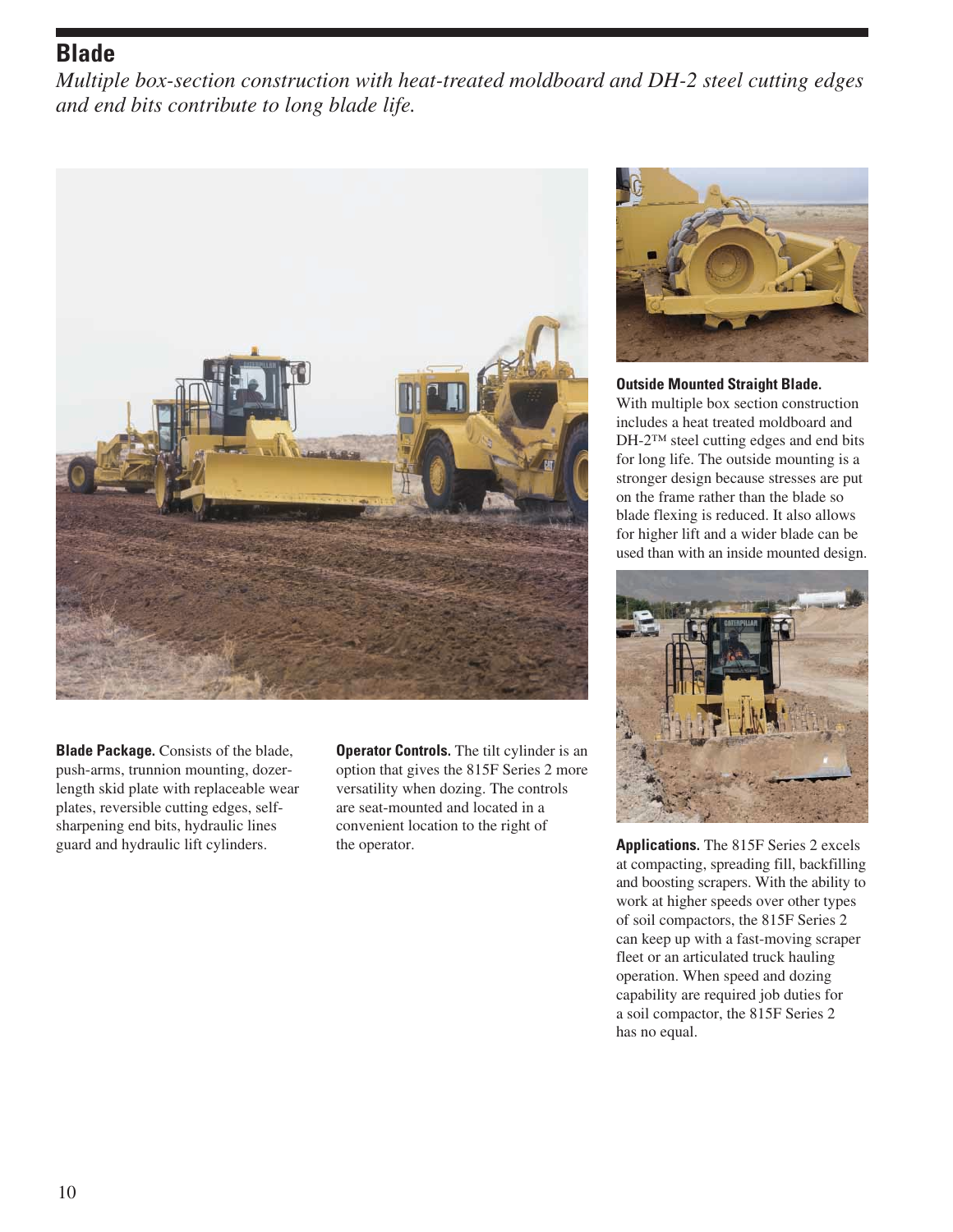## **Optional Features**

*Available options augment the 815F Series 2 to meet your needs.*

**Rear Vision Camera.** Uses a camera mounted on the radiator guard and a monitor in the cab to allow the operator to see the area directly behind the machine.







**Air Suspension Seat.** Provides added comfort for the operator so productivity stays high.

**Air Conditioner.** Uses blended air and R134a refrigerant for immediate temperature changes.

**Radios.** Several radio options are available factory installed: AM/FM CD or AM/FM CD with satellite radio (a service contract is required from a satellite radio provider).

**Product Link.** Allows the customer and/or dealer to monitor the machine from a remote location.

**Rear No-SPIN Differential.** Replaces the rear standard differential. It delivers maximum traction in low traction or inconsistent ground conditions.

**Fast Fill Adapter.** Used during peak periods when high production is needed and little down time can be afforded for fueling. Fuel is pumped into the tank through a filling nozzle at rates up to 378.5 liters (100 gallons) per minute. As fuel enters the tank, air is forced out through an open vent. When the tank is full, the vent closes and the filling nozzle automatically shuts off.

**High Speed Oil Change.** Uses an evacuation system to speed up the engine oil change which helps to reduce the service time.

**Turbine Pre-Cleaner Group.** Replaces the standard stratatube air cleaner with a turbine-style air intake cleaner which is useful in dry, dusty work conditions.

**Heavy Duty Cleaner Bar Tips.** The shape of these tips enables them to penetrate the wheel more efficiently than the standard cleaner bar tips, thereby reducing wheel drag and improving machine performance. Constructed from cutting edge steel used for blades and buckets, this high alloy steel is heat treated and direct hardened, which increases tip wear life by up to 240 percent over other designs in sticky, abrasive soil applications.

### **High Intensity Discharge (HID) Lights.**

Adds four lights on the cab and two on the radiator guard to brighten up the work area. HID lights are two times brighter than the standard halogen lights.

Note: These lights will be available mid-2007.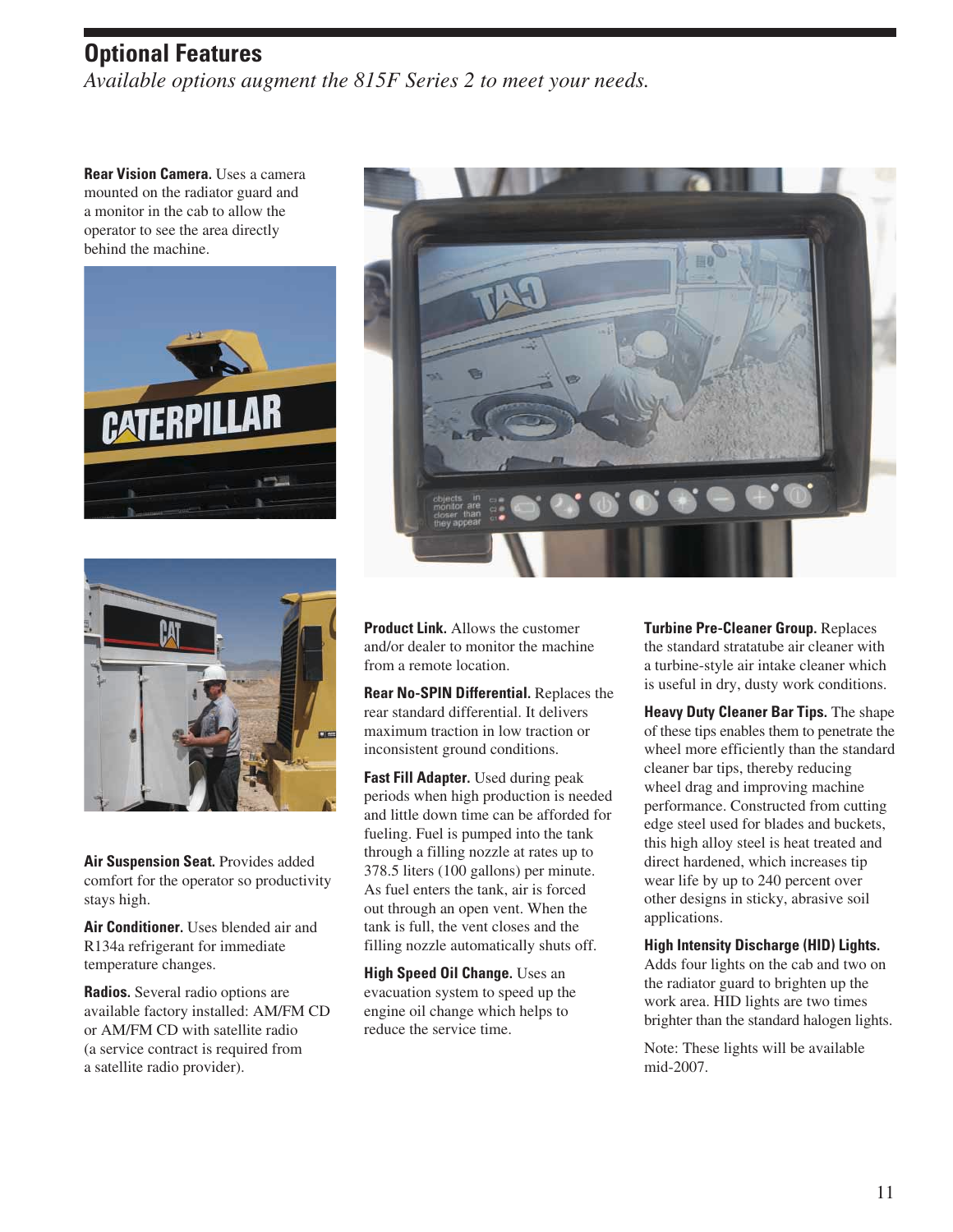## **Serviceability**

*If maintenance is simple and accessible, it gets done and that's how it is on the 815F Series 2.*



**Engine Access.** All metal engine enclosure and hinged access doors allow for easy daily maintenance and inspection.

**Left Side Service Access.** Provides convenient entry to the engine oil filter, grease points (lower), air filter (front), power train oil dipstick (top), coolant sight gauge (top), power train oil fill (below cab), power train oil filter and high speed engine oil fill.



**Right Side Service Access.** Puts the the fuel filter and water separator, fuel primer and engine oil dipstick within easy reach.

### **500 Hour Oil Change Interval.**

Increases uptime and production by doubling the time between oil and filter changes without requiring increased oil sump capacity.



**Hinged Hydraulic Oil Cooler.** Can be swung open without special tools.

**Hinged Air Conditioning Condenser.** Swings open and coupled with the swing out oil cooler allows the cooling system to be cleaned quickly and easily.

**Operator Station.** Can be removed or replaced in about 45 minutes without having to disconnect hydraulic lines. Quick disconnect couplings allow fast disconnect of the air conditioning unit without releasing refrigerant.

**Engine Shutdown Switch.** Is located inside the left engine enclosure panel for simple access and extended switch life.

**Battery Box.** Is located in the right side bumper for convenient access to the maintenance-free batteries.

**Tool Box.** Is located in the left side bumper for additional protection against harsh work environments.

**In-Cab Blade-Style Fuses.** Are new to the 815F Series 2 to improve fuse serviceability and reliability.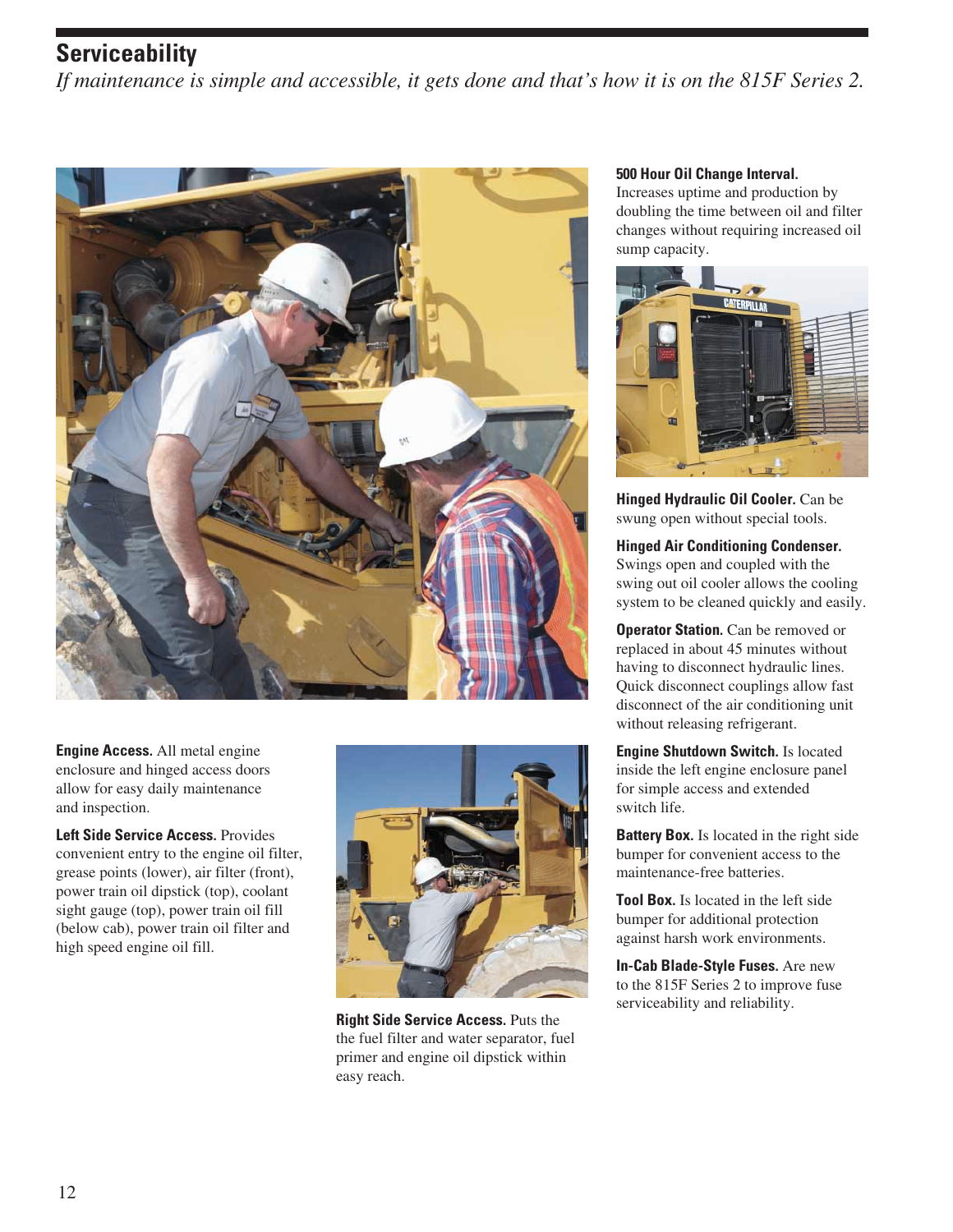## **Complete Customer Support**

*Caterpillar ® dealers are the equipment experts to help you with all your equipment needs.*

**Machine Selection.** Make detailed comparisons of the machines under consideration before purchase. Cat dealers can estimate component life, preventative maintenance cost and the true cost of lost production.

**Purchase.** Look past initial price. Consider the financing options available as well as day-to-day operating costs. Look at dealer services that can be included in the cost of the machine to yield lower equipment owning and operating costs over the long run.

### **Customer Support Agreements.**

Cat dealers offer a variety of product support agreements and work with customers to develop a plan that best meets specific needs. These plans can cover the entire machine, including attachments, to help protect the customer's investment.

**Product Support.** You will find nearly all parts at our dealer parts counter. Cat dealers use a worldwide computer network to find in-stock parts to minimize downtime.

You can save money with genuine Cat Reman parts and receive the same warranty and reliability as new products at cost savings of 40 to 70 percent.

**Operation.** Improving operating techniques can boost your profits. Your Cat dealer has training video tapes, literature, application and equipment training courses, along with many other ideas to help you increase productivity.



**Maintenance Services.** More equipment buyers are planning for effective maintenance before buying equipment. Choose from your dealer's wide range of maintenance services at the time you purchase your machine. Repair option programs guarantee the cost of repairs up front. Diagnostic programs such as S<sub>·</sub>O·S<sup>SM</sup> and Coolant Sampling and Technical Analysis help you avoid unscheduled repairs.

**Replacement.** Repair, rebuild or replace? Your Cat dealer can help you evaluate the cost involved so you can make the right choice.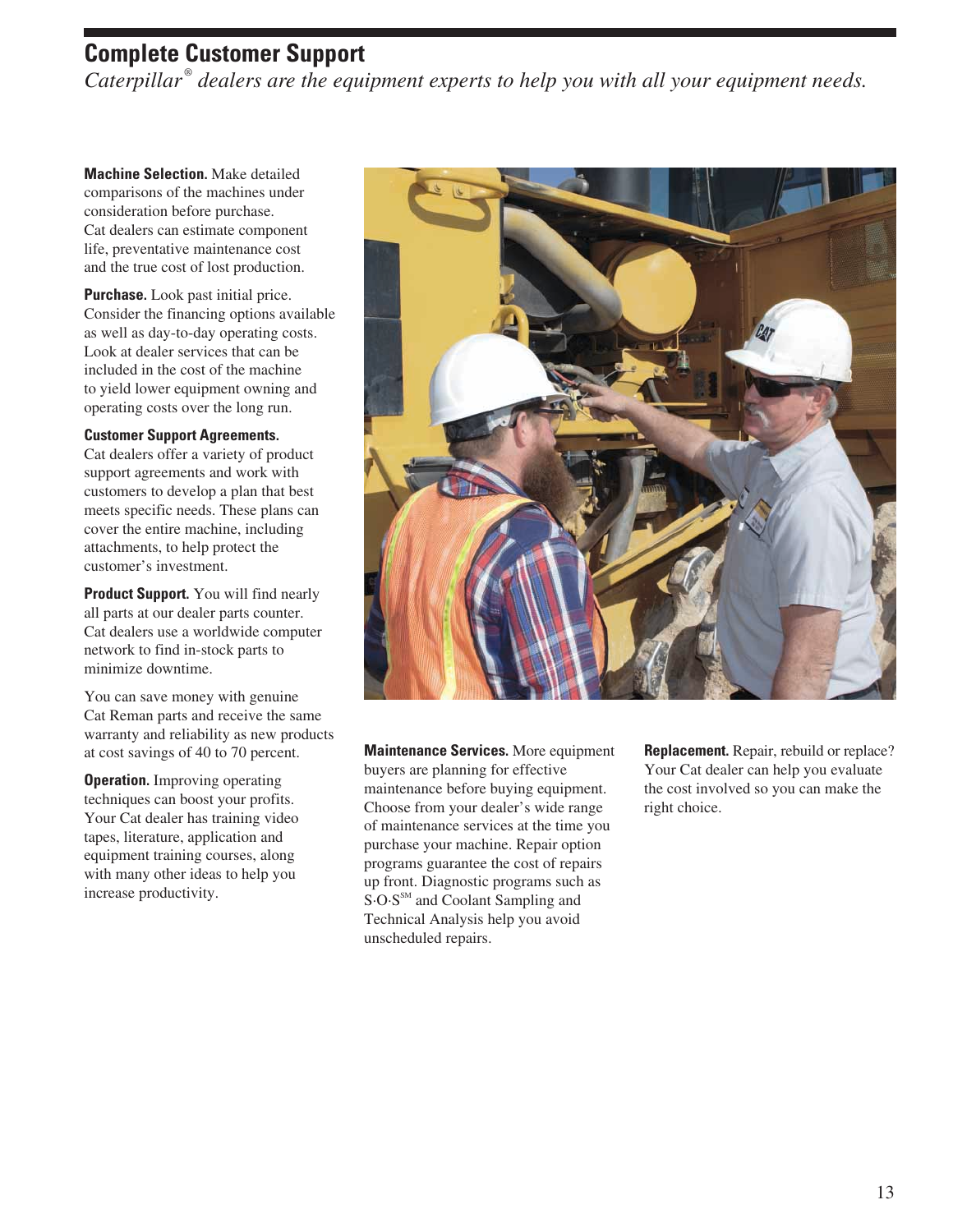### **Engine**

| <b>Engine Model</b> | Cat <sup>®</sup> C9 ACERT™ |                   |
|---------------------|----------------------------|-------------------|
| <b>Gross Power</b>  | 189 kW                     | 253 hp            |
| <b>Net Power</b>    | 173 kW                     | 232 hp            |
| ISO 3046-2          | 173 kW                     | 232 hp            |
| ISO 9249            | 175 kW                     | 235 hp            |
| <b>SAE J1349</b>    | 173 kW                     | 232 hp            |
| EEC 80/1269         | 175 kW                     | 235 hp            |
| <b>Torque Rise</b>  | 30%                        |                   |
| <b>Bore</b>         | 112 mm                     | 4.4 in            |
| <b>Stroke</b>       | 149 mm                     | 5.9 <sub>in</sub> |
| Displacement        | 8.8 L                      | 537 $in3$         |
| Cylinders           | 6                          |                   |

- Engine meets U.S. Environmental Protection Agency Tier 3 emissions regulations and Stage IIIA EU Directive/97/68/EC.
- Engine power ratings apply at 2,100 rpm when tested under the specific standard conditions for the specified standard.
- Power rating conditions based on standard air conditions of 25° C (77° F) and 100 kPa (29.8 Hg) dry barometer, using 25° API gravity fuel having an LHV of 42 780 kJ/kg (18,390 Btu/lb) when used at 29° C (85° F) [reference a fuel density of 828.9 g/L (7.001 lb/gal)].
- Torque rise at 1,200 rpm.

### **Transmission**

| Forward 1 | $6.2$ km/h | $3.9$ mph |
|-----------|------------|-----------|
| Forward 2 | 10.7 km/h  | $6.7$ mph |
| Forward 3 | 17.6 km/h  | 11 mph    |
| Reverse 1 | 7 km/h     | $4.4$ mph |
| Reverse 2 | 12.1 km/h  | $7.6$ mph |
| Reverse 3 | 19.5 km/h  | 12.2 mph  |

## **Steering**

Steering Angle  $\pm 42^\circ$ 

## **Wheels**

| Drum Width              | 991 mm  | 3 <sup>th</sup> 3 <sup>in</sup> |
|-------------------------|---------|---------------------------------|
| Drum Diameter           | 1029 mm | $3$ ft 5 in                     |
| <b>Outside Diameter</b> | 1425 mm | $4$ ft $9$ in                   |
| <b>Tips per Wheel</b>   | 60      |                                 |
| <b>Tips per Row</b>     | 12      |                                 |

## **Hydraulic System**

| <b>Relief Valve Setting</b>                    | 15 550 kPa 2,255 psi                                  |
|------------------------------------------------|-------------------------------------------------------|
| Lift Cylinder Bore $\times$ Stroke             | 101.6 mm $\times$ 627 mm<br>3.99 in $\times$ 24.68 in |
| Tilt Cylinder Bore $\times$ Stroke<br>(option) | 101.6 mm $\times$ 167 mm<br>3.99 in $\times$ 6.6 in   |

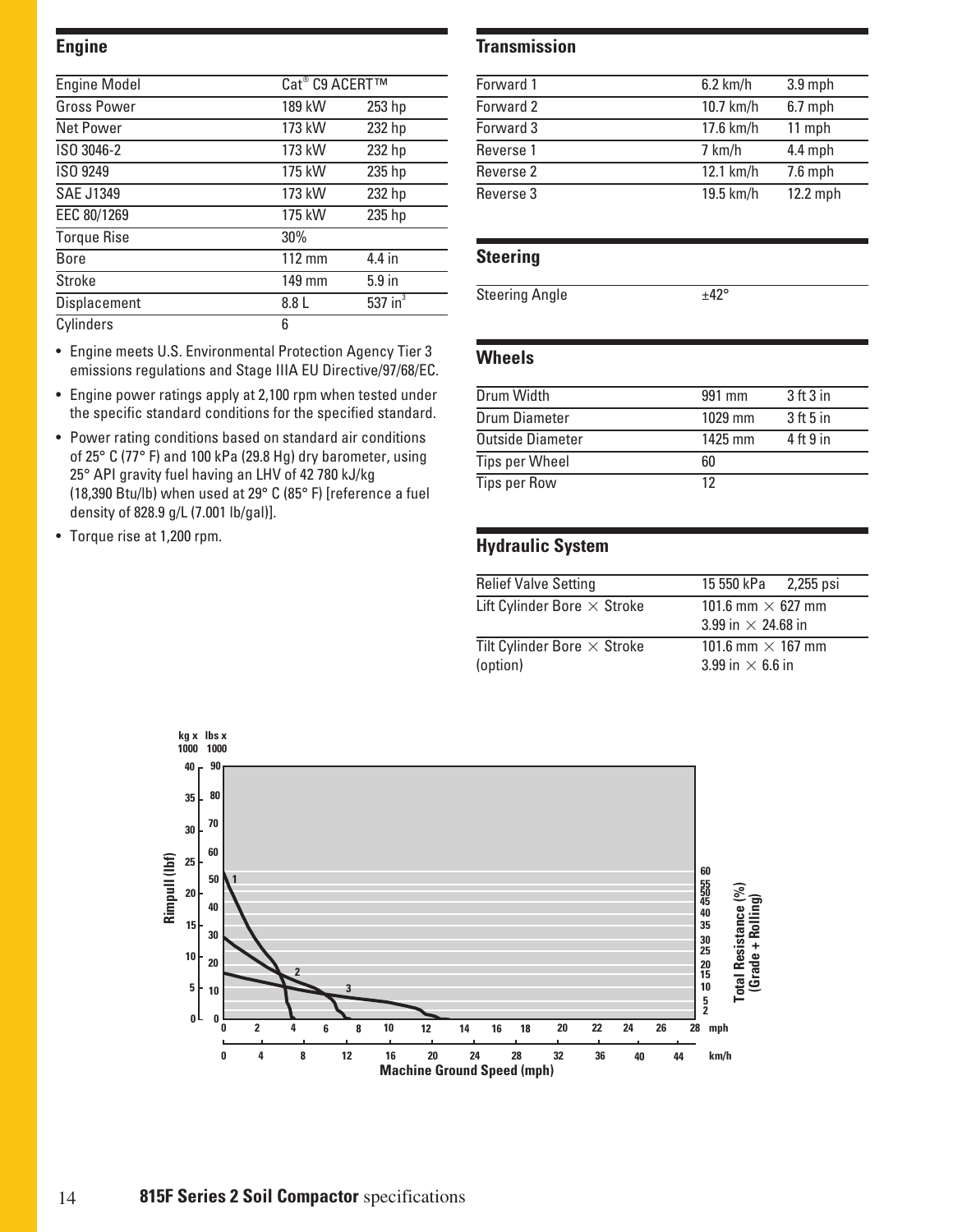### **Axles**

Front Fixed

Rear Oscillating ±12°

## **Brakes**

Standards Meet OSHA regulations

### **Cab**

ROPS/FOPS Meet SAE and

ISO standards

- Cat cab and Rollover Protective Structure/Falling Object Protective Structure (ROPS/FOPS) are standard in North America, Europe and Japan.
- ROPS meets SAE J394, SAE 1040 APR88 and ISO 3471-1986 standards.
- FOPS meets SAE J231 JAN81 and ISO 3449-194 standards.

## **Sound Performance**

Standards Meet required sound standards

- The operator exposure Leq (equivalent sound pressure level) measured according to the work cycle procedures specified in ANSI/SAE J1166 OCT98 is 78 dB(A), for the cab offered by Caterpillar, when properly installed, maintained and tested with the doors and windows closed.
- Hearing protection may be needed when operating with an open operator station and cab (when not properly maintained or doors/windows open) for extended periods or in noisy environment.
- The exterior sound pressure level for the standard machine measured at a distance of 15 m (49.2 ft) according to the test procedures specified in SAE J88 JUN86 mid-gear-moving operation is 80 dB(A).
- The sound power level is 111 dB(A) measured according to the dynamic test procedure and conditions specified in ISO 6395:1988/Amd. 1:1996 for a standard machine configuration.

## **Blades**

| <b>Moldboard Length</b>                  | 3652 mm          | 11 ft 12 in   |
|------------------------------------------|------------------|---------------|
| Height, Including Cutting Edge           | 860 mm           | $2$ ft 10 in  |
| Maximum Depth of Cut                     | $215 \text{ mm}$ | 9 in          |
| Maximum Lift Above Ground                | 814 mm           | $2$ ft $9$ in |
| Blade Tip Angle - Total                  | $59.2^{\circ}$   |               |
| Blade Tilt Angle - Right -<br>Mechanical | $6.5^\circ$      |               |
| Blade Tilt Angle - Left -<br>Mechanical  | $5.4^{\circ}$    |               |
| Width Over End Bits                      | 3761 mm          | $12$ ft 4 in  |

### **Weights**

| <b>Operating Weight</b> | 20 755 kg | 45,765 lb |
|-------------------------|-----------|-----------|

## **Service Refill Capacities**

| <b>Fuel Tank</b>                          | 446 L | 117.8 gal  |
|-------------------------------------------|-------|------------|
| <b>Cooling System</b>                     | 55 L  | $14.5$ gal |
| Crankcase                                 | 34 L  | 9 gal      |
| Transmission                              | 50 L  | 13.2 gal   |
| Differentials and Final Drives -<br>Front | 65L   | $17.1$ gal |
| Differentials and Final Drives-<br>Rear   | 65 L  | $17.1$ gal |
| <b>Hydraulic Tank</b>                     | 88 L  | $23.2$ gal |

### **Dimensions**

| <b>Height to Bottom of Ladder</b> | 463 mm  | 1 ft 7 in    |
|-----------------------------------|---------|--------------|
| <b>Width Over End Bits</b>        | 3791 mm | $12$ ft 5 in |
| <b>Width Over Drums</b>           | 3243 mm | $10$ ft 8 in |

## **Operating Specifications**

| Turning Radius Blade - Outside | 6452 mm | $21$ ft $3$ in |
|--------------------------------|---------|----------------|
| Turning Radius Blade - Inside  | 2967 mm | $9$ ft $9$ in  |

## **Shipping Specifications**

| Weight | 20 345 kg | 44,853 lb        |
|--------|-----------|------------------|
| Height | 3347 mm   | 11 <sub>ft</sub> |
| Width  | 3652 mm   | 11 ft 12 in      |
| Depth  | 6845 mm   | $22$ ft 6 in     |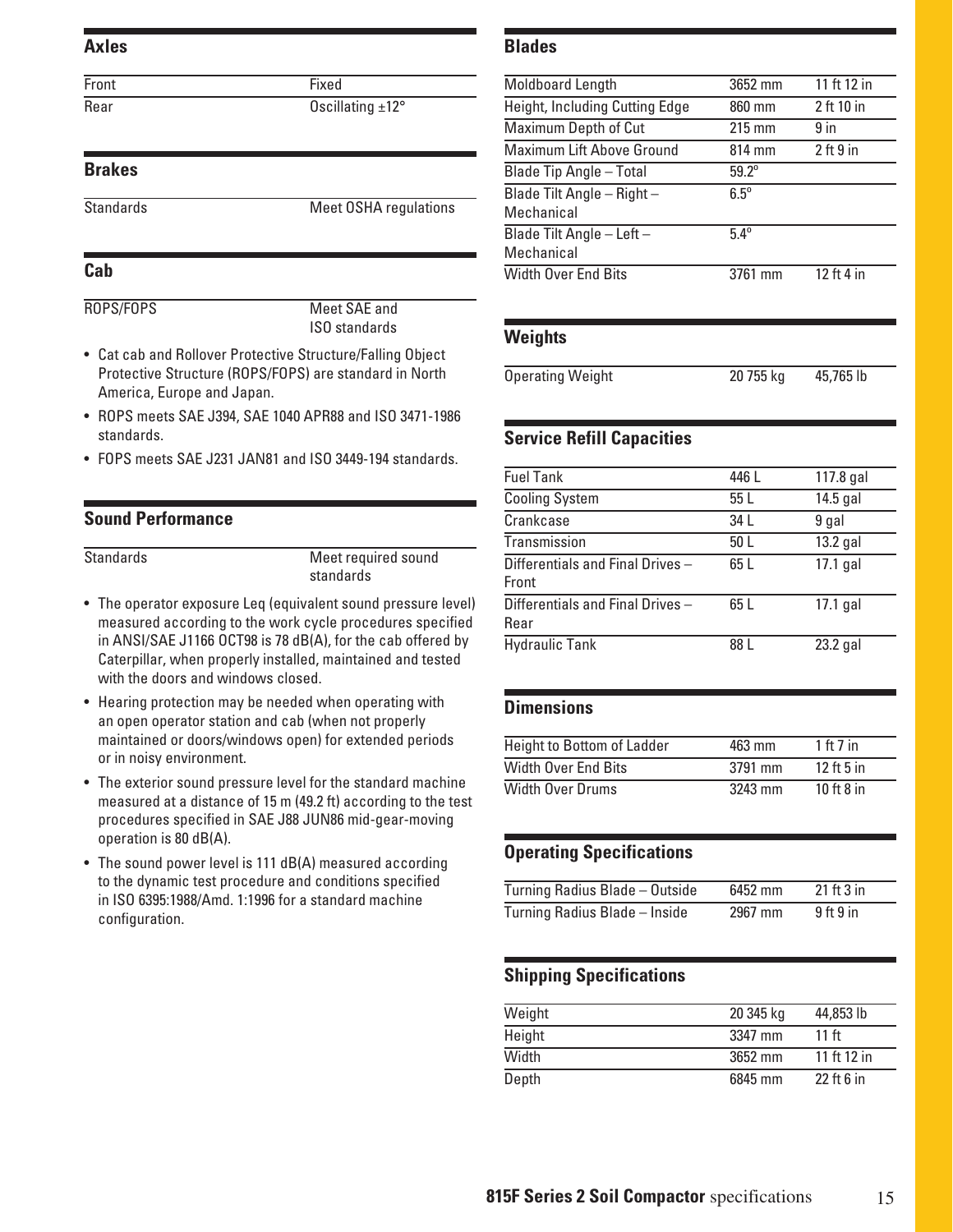# **Dimensions**

All dimensions are approximate.



|                            | Height to Top of Cab          | 3347 mm | 10 ft 12 in                     |
|----------------------------|-------------------------------|---------|---------------------------------|
| $\boldsymbol{\mathcal{P}}$ | Height to Top of Exhaust Pipe | 3225 mm | 10 ft 7 in                      |
| 3                          | Height to Top of Hood         | 2395 mm | 7 ft 11 in                      |
| л                          | <b>Height to Rear Bumper</b>  | 770 mm  | 2 <sub>ft</sub> 7 <sub>in</sub> |
| 5                          | Center Line of Rear Axle to   | 1871 mm | $6$ ft $2$ in                   |
|                            |                               |         |                                 |

| 6 | <b>Center Line of Rear Axle</b><br>to Hitch | 1675 mm | $5$ ft 6 in                     |
|---|---------------------------------------------|---------|---------------------------------|
| 7 | Wheelbase                                   | 3350 mm | 10 ft 12 in                     |
| 8 | Length with Blade on Ground                 | 6845 mm | 22 ft 6 in                      |
| 9 | <b>Ground Clearance</b>                     | 390 mm  | 1 <sup>th</sup> 4 <sup>in</sup> |

Edge of Rear Bumper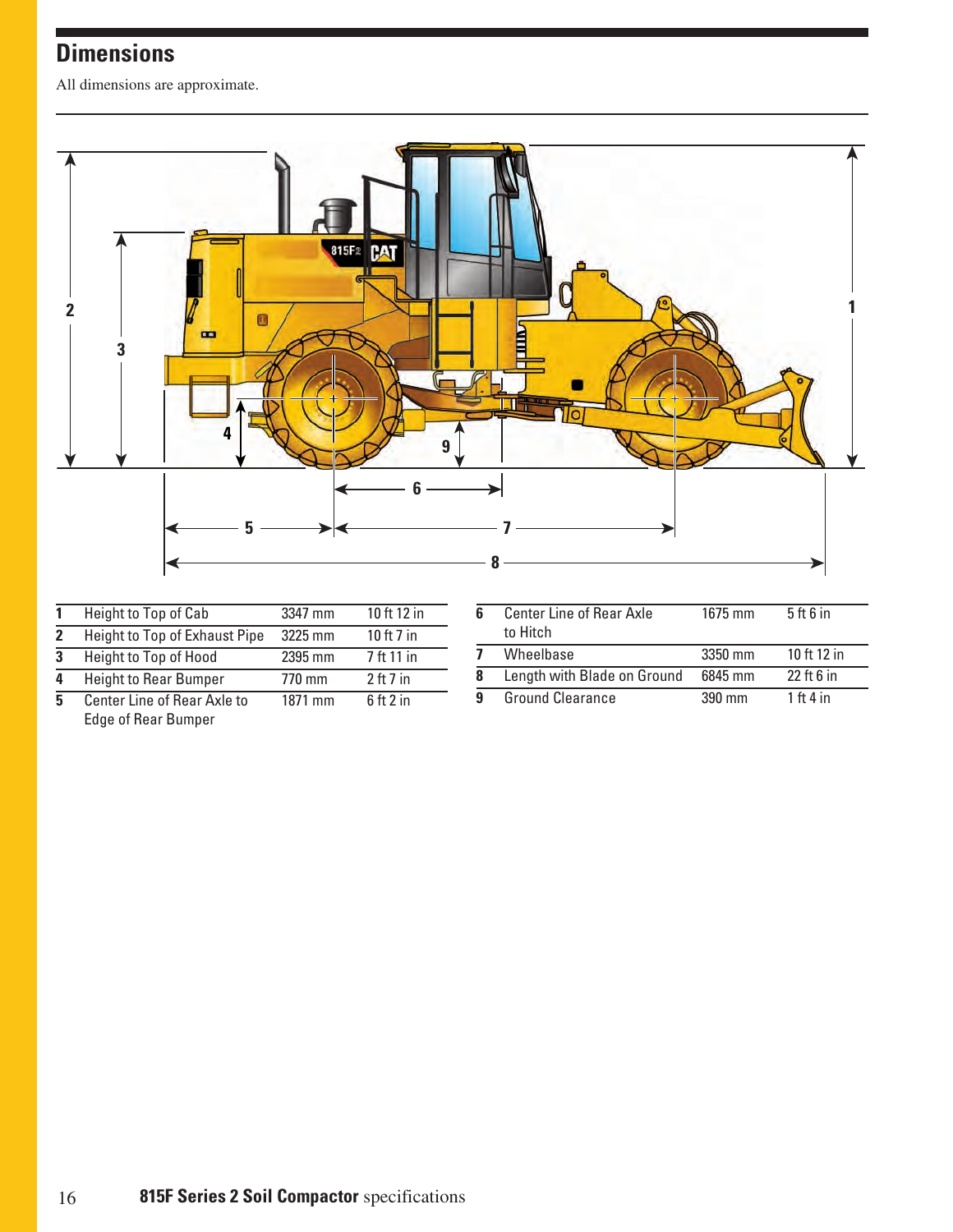## **Standard Equipment**

*Standard equipment may vary. Consult your Caterpillar dealer for details.*

**ELECTRICAL** Alarm, backup Alternator (80 amp) Batteries, maintenance-free (2) Diagnostic connectors Lighting system, halogen (front, rear and cab-mounted) Starting and charging system (24-volt) Starting receptacle for emergency starts OPERATOR ENVIRONMENT Blade control system locks Cab, pressurized and sound suppressed (ROPS/FOPS) includes antenna, speakers and converter (12-volt, 10-15 amp) Coat hook Cigar lighter and ashtray Caterpillar Monitoring System Instrumentation, Gauges Engine coolant temperature Fuel level Hydraulic oil temperature Speedometer/Tachometer Transmission oil temperature Instrumentation, Warning Indicators Air inlet temperature Brake oil pressure Electrical system, low voltage Engine oil pressure Engine over-speed Fuel filter status Parking brake status Steering oil pressure Transmission filter status Dome light (cab) Fuses, blade style (in-cab) Heater and defroster Horn, electric (steering wheel mounted) Hydraulic steering Lunchbox and beverage holders Mirrors, rearview (interior mounted) Seat, mechanical suspension Seat belt, retractable, 76 mm (3 in) wide Steering column, adjustable Wet-arm wipers/washers (front and rear) Intermittent front wiper

POWER TRAIN Brakes, fully hydraulic, enclosed, wet-disc Engine, Cat® C9 ACERT™ Fuel priming pump Muffler Radiator, Next Generation Modular (NGMR) Starting aid (ether) Torque converter Transmission, planetary (3 forward/3 reverse speeds) Electronic Clutch Pressure Control OTHER STANDARD EQUIPMENT Cat O-ring face seals/couplings XT™ hoses Cleaner bars Guards Crankcase Power train Parking brake Radiator Drive shaft Hood, metallic with lockable service doors Hitch, drawbar with pin Hydraulic oil cooler Oil sampling valves Trunnion Tamper wheels Vandalism protection caplocks BULLDOZERS Bulldozer blade, hydraulics and linkage are not included in standard equipment ANTIFREEZE Premixed 50 percent concentration of Extended Life Coolant with freeze protection to  $-34^{\circ}$  C ( $-29^{\circ}$  F)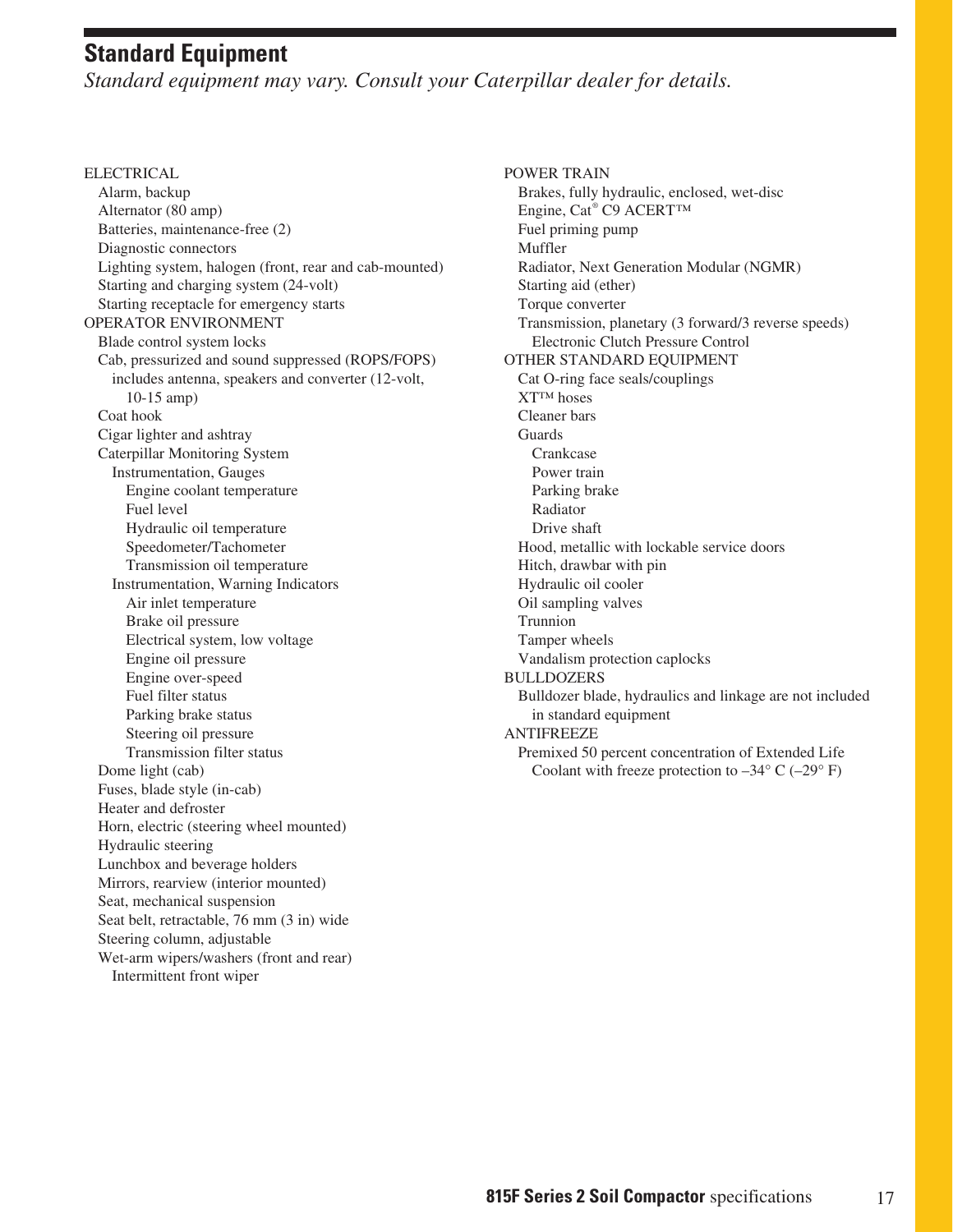# **Optional Equipment**

*(with approximate change in operating weight) Optional equipment may vary. Consult your Caterpillar dealer for specifics.*

|                                                          | kg     | Ib     |
|----------------------------------------------------------|--------|--------|
| Air conditioner                                          | 36     | 80     |
| Air suspension seat                                      | 32     | 71     |
| Attachment cleaner bar/tips                              | 141    | 311    |
| Bulldozer arrangement                                    | 1393   | 3,072  |
| includes blade, hydraulic cylinder,                      |        |        |
| push arms, mounting gp and lines                         |        |        |
| Canopy, ROPS                                             | $-176$ | $-389$ |
| Differential, No-SPIN rear                               | 1.8    |        |
| Extended Life Coolant $-50^{\circ}$ C ( $-58^{\circ}$ F) |        |        |
| <b>External mirrors</b>                                  | 28     | 62     |
| Fast fuel adapter                                        | 2.7    | 6      |
| Heater, engine coolant                                   | 1.8    |        |

|                                   | kg  | lb   |
|-----------------------------------|-----|------|
| <b>HID</b> lights                 | 9.8 | 21.6 |
| High speed oil change             | 3.4 | 7.5  |
| Hydraulic tilt cylinder           | 111 | 245  |
| Internal (panoramic) mirror       | 1.9 | 11   |
| Pre-cleaner group – turbine       | 7   | 15.4 |
| Product Link                      | 4.4 | 9.7  |
| Radios                            |     |      |
| Radio CD AM/FM                    | 1.6 | 3.5  |
| Radio CD AM/FM (SIRIUS Satellite) | 5.8 | 12.8 |
| Radio CD AM/FM (XM Satellite)     | 5.8 | 12.8 |
| Rear vision camera                | 7.9 | 17.4 |
| Visor, cab                        | 2.3 | 5    |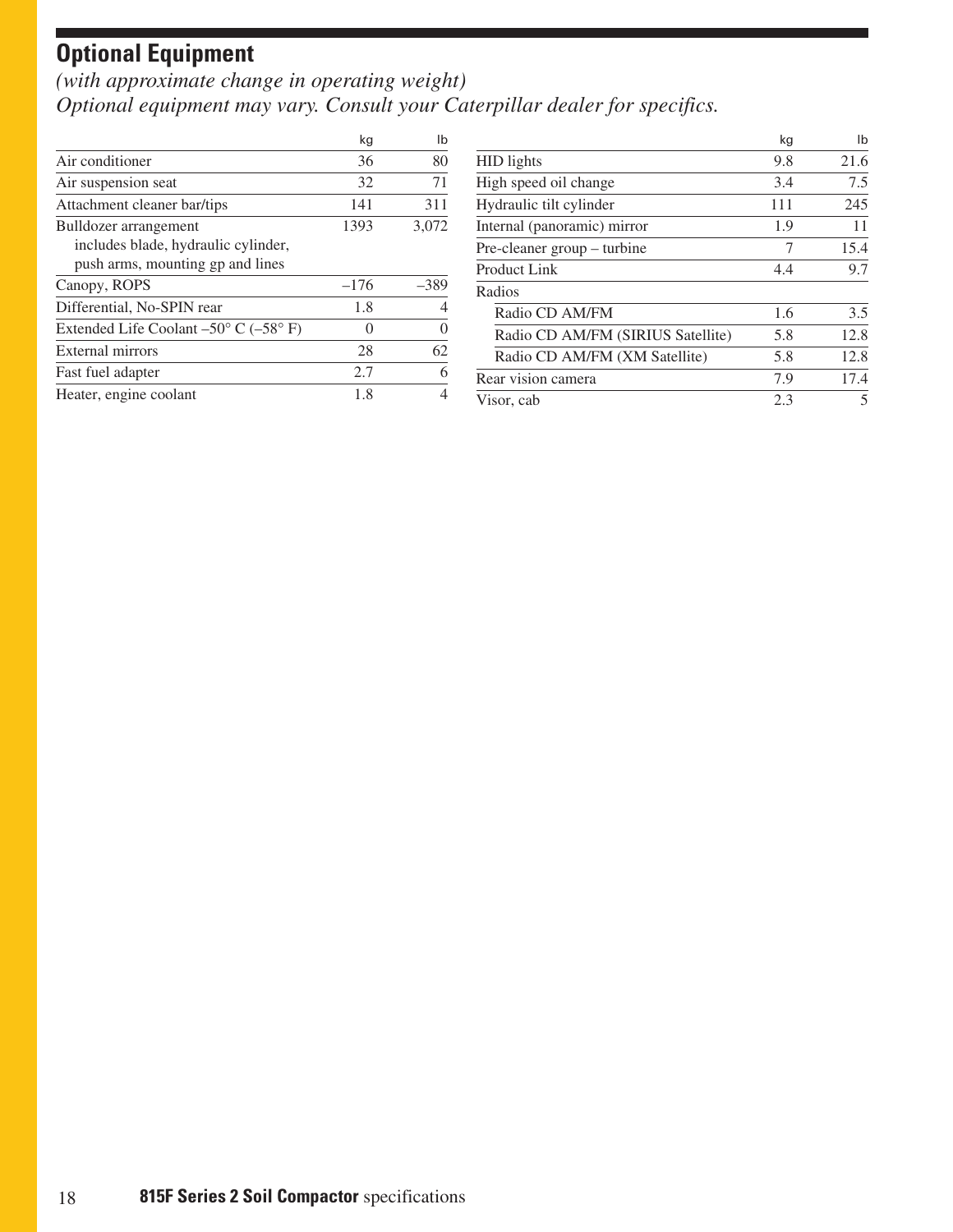# **Notes**